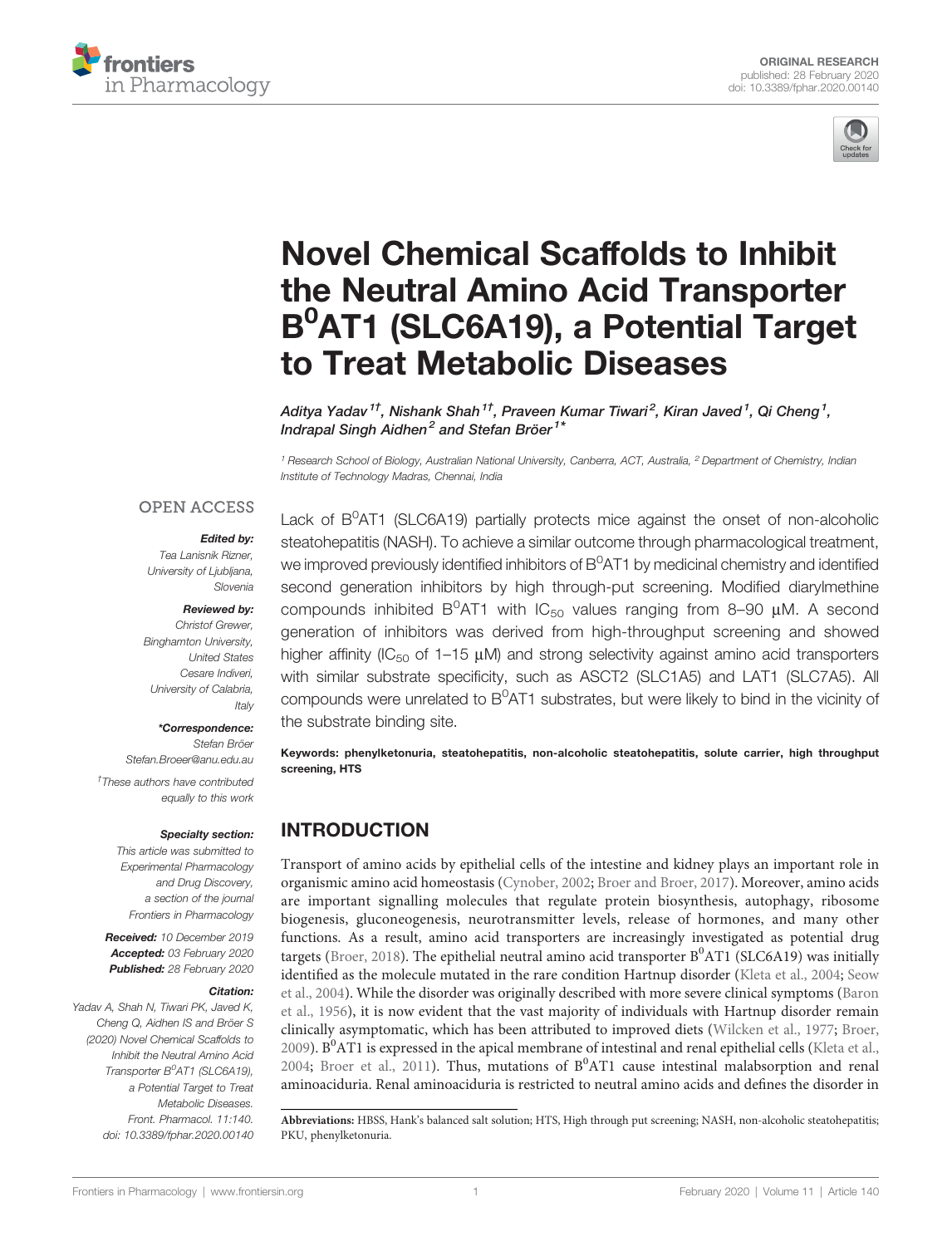the absence of other clinical symptoms. Typically, plasma amino levels are normal or at the lower end of the normal range in individuals with Hartnup disorder (Levy, 2001) and this is also observed in fasting  $B^0$ AT1 knock-out mice (Javed et al., 2018). However, upon nutrient intake, amino acid absorption is delayed and differences in plasma neutral amino acid levels are observed (Singer et al., 2012; Jiang et al., 2015; Javed and Broer, 2019). In B<sup>0</sup>AT1 knock-out mice this generates a metabolic phenotype that is dominated by two effects. First, delayed absorption causes an increased amino acid load in distal sections of the small intestine, where the majority of enteroendocrine cells are located (Jiang et al., 2015). This enhances the release of incretins glucagon-like peptide 1 (GLP-1) and gastric inhibitory peptide (GIP). Secondly, delayed arrival of amino acids in the portal vein cause an amino acid restriction phenotype in the liver, which is probably intensified by the loss of amino acids in the urine (Jiang et al., 2015). Protein restriction is now considered an important metabolic signal that at least in part is mediated by the release from liver of the endocrine hormone FGF21 (De Sousa-Coelho et al., 2012; Maida et al., 2016; Maida et al., 2018). FGF21 enhances lipid metabolism in liver and other tissues (Badman et al., 2007). As a result FGF21 is now investigated as a hormone to treat fatty liver associated diseases (Fisher et al., 2014). In agreement with protein restriction occurring in the liver of B<sup>0</sup>AT1 knock-out mice, high plasma levels of FGF21 and reduced triglyceride levels in liver and blood plasma are observed (Jiang et al., 2015). Thus, inhibition of  $B^0AT1$  could be used to induce endogenous FGF21, thereby reducing lipotoxicity and dyslipidemia.  $B^{0}AT1$  knock-out mice show additional features, such as browning of adipose tissue and increased glucose consumption by the heart (Jiang et al., 2015).

More recently,  $B^0 A T1$  has also been suggested as a target to normalize amino acid imbalance in specific inherited disorders such as phenylketonuria (PKU) and urea cycle disorders (Belanger et al., 2018). In phenylketonuria, plasma levels of phenylalanine are highly elevated due to mutation of the enzyme phenylalanine hydroxylase, which initiates the degradation of the amino acid by converting it to tyrosine. This causes disturbance of amino acid homeostasis and neurotransmitter synthesis in the brain. Untreated phenylketonuria causes intellectual disability, as a result, individuals with the disease have to adhere strictly to a diet devoid of phenylalanine.  $B^{0}AT1$  is the only transporter for phenylalanine in the apical membrane of small intestine enterocytes and kidney tubules (Broer, 2008). Similar to humans, plasma phenylalanine levels in the Pahenu2 mouse model of PKU are highly elevated. This translates into elevated levels of phenylalanine in the brain and reduced levels of neurotransmitters serotonin, dopamine, and norepinephrine (Belanger et al., 2018). Elevated levels of reactive astrocytes were found, replicating human PKU. Introducing a  $B^{0}AT1$ knock-out in Pah<sup>enu2</sup> mice normalized phenylalanine levels in brain and plasma and reduced the neuropathological phenotype. Thus, efficient inhibitors of  $B^0 A T1$  could be used to treat metabolic diseases such as NASH, NAFLD, phenylketonuria, urea cycle deficiency, and related disorders.

The pharmacology of  $B^0$ AT1 has improved due to a better understanding of the biochemistry of the protein. Nimesulide  $(IC_{50} 23 \mu M)$  and related compounds were identified as inhibitors of  $B^0$ AT1 using native transporter purified from rat brush-border membranes and reconstituted into proteoliposomes (Pochini et al., 2014). In order to develop inhibitors of the human  $B^{0}AT1$ , recombinant expression was optimized in CHO cells (Cheng et al., 2017). Recombinant expression of  $B^0$ AT1 requires co-expression with its accessory proteins collectrin (Danilczyk et al., 2006; Malakauskas et al., 2007) or angiotensin-converting enzyme 2 (ACE2) (Kowalczuk et al., 2008). These proteins are required for surface expression in kidney (collectrin) and intestine (ACE2), but are also required for catalytical activity (Fairweather et al., 2015). Notably, functional expression of  $B^0$ AT1 in mammalian cells requires high expression levels of collectrin (Danilczyk et al., 2006; Cheng et al., 2017), while only minute amounts are required in Xenopus laevis oocytes (Fairweather et al., 2015). The functional protein mediates the symport of  $1Na<sup>+</sup>$  together with any neutral amino acid, resulting in inward currents. The currents are small in the absence of collectrin/ACE2 (Bohmer et al., 2005; Camargo et al., 2005), but can be up to 20 times larger in their presence (Kowalczuk et al., 2008).

This knowledge was used to generate a membrane potential assay with a fluorescence readout (FLIPR), which can be applied to high throughput screens (Cheng et al., 2017; Danthi et al., 2019). High-resolution structures of  $B^0 A T1$  homologues, such as LeuT (Yamashita et al., 2005), the Drosophila dopamine transporter (Penmatsa et al., 2013), and the human serotonin transporter (Coleman et al., 2016) have also allowed to generate homology models useful for *in silico* screening (Cheng et al., 2017). HTS and in silico screening have resulted in additional inhibitors, such as benztropine ( $IC_{50}$  44  $\mu$ M) (Cheng et al., 2017) and cinromide (IC<sub>50</sub> 0.3  $\mu$ M). Two of the established B<sup>0</sup>AT1 inhibitors were initially developed for other targets, such as COX-2 (Nimesulide) and muscarinic acetylcholine receptor (Benztropine). The target for the anticonvulsant cinromide remains unknown.

Here we describe targeted synthetic and non-targeted screening approaches to explore novel scaffolds that can inhibit  $B^0AT1$ .

### METHODS

#### Cell Lines and Media

CHO-B<sup>0</sup>AT1-collectrin Cells (CHO-BC) were generated, cultured, and used as described recently (Cheng et al., 2017). Expression levels of  $B^0$ AT1 in CHO-BC cells decline over time. As a result, passages <10 were used for experiments. The cells were maintained in Ham's F-12 glutamax media with 10% (v/v) fetal bovine serum (FBS, Heat inactivated, 10082147 Gibco), 1mM glutamine,  $300\mu$ g/ml hygromycin B and  $275 \mu$ g/ml geneticin.

143B TK-cells (human osteosarcoma cell line) were maintained in DMEM/Ham's F-12 medium (Sigma) supplemented with 10% (v/v) FBS and 2mM glutamine. The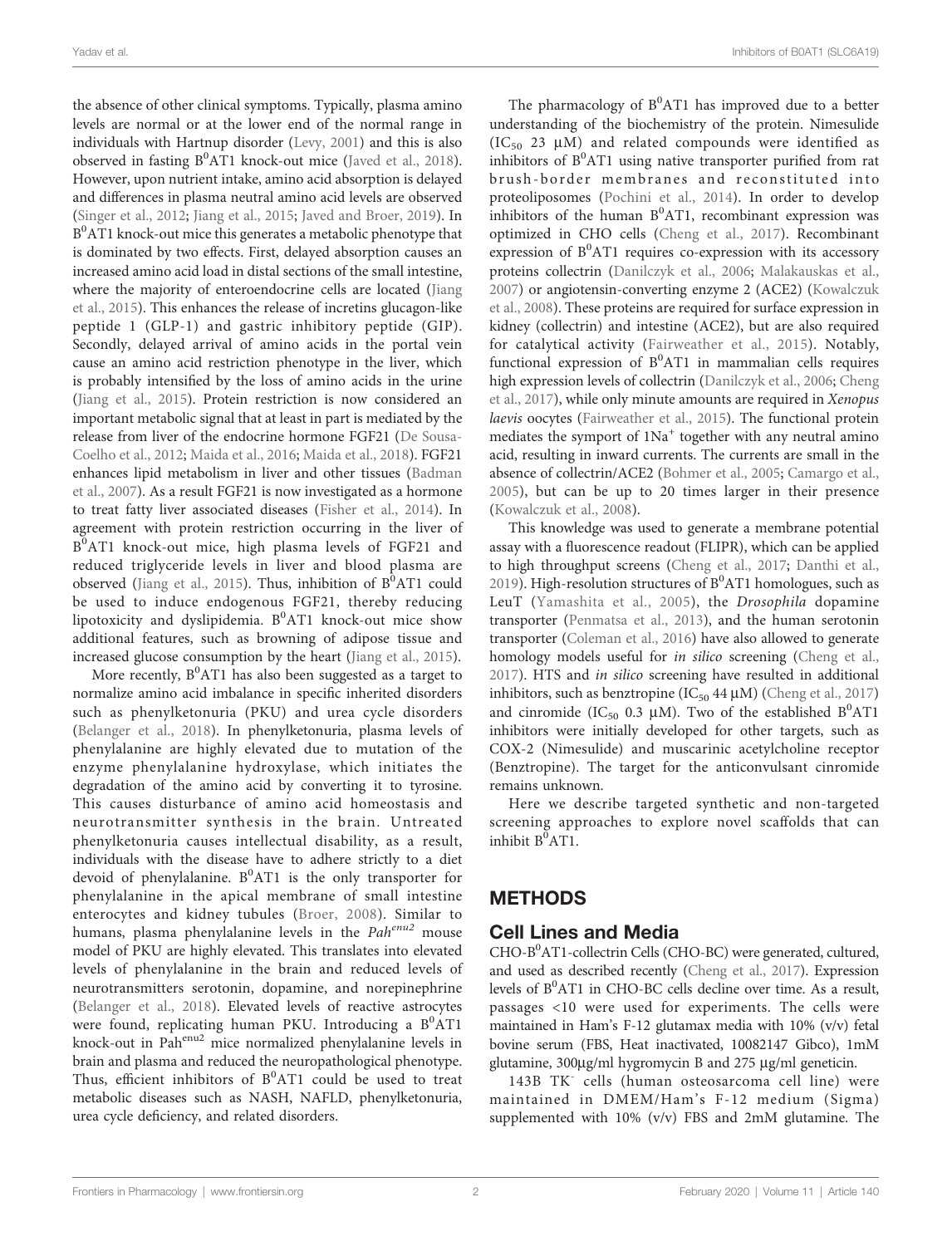cells were passaged at about 80–90% confluence and the medium was changed every 3–4 days. All cells were kept in a humidified incubator at  $37^{\circ}$ C and  $5\%$ CO<sub>2</sub>.

### Chemical Synthesis

A schematic overview of the synthesis is shown in Figure 1. The general pharmacophore A features a linker connecting a diaryl methine part with the polar unit, which is either a morpholine (1) or piperidine (2) ring. Diaryl acetaldehydes 3 were utilized as starting material for a two carbon extension using a Wittigolefination reaction, followed by a reduction reaction to form the ester derivative 4 as described previously (Tiwari et al., 2017). To replace the ester by the polar unit, compound 4a [in the example  $R^1 = 4$ -Me,  $R^2 = 3,4$ -(OCH<sub>2</sub>O)] was first reduced using LiAlH<sub>4</sub> in dry THF at 0°C, which generated 4,4-diaryl butanol-1 5a (85% yield). To generate the corresponding bromo-compound 6a, a solution of the alcohol derivative 5a in  $CH_2Cl_2$  with  $CBr_4$  and  $PPh<sub>3</sub>$  was stirred for 24 h (86% yield). Subsequently, the bromine in compound 6a could be replaced by secondary amines, in this case morpholine and piperidine, under reflux in acetone with

 $K_2CO_3$  as a base. The alkylated amine products 7a and 8a were obtained as viscous liquids with yields of 88 and 93%, respectively. Finally, amine hydrochloride salts 1a and 2a were prepared by stirring amine compound 7a and 8a in 4M HCl in 1,4-dioxane at room temperature for 24 h (Figure 1), as described recently (Dubowchik et al., 2004).

Based on these optimized reaction conditions, amine hydrochloride salts 1b-e and 2b-e, containing variations of aryl groups at the methine center, were prepared with similar yields. All amine hydrochloride salts prepared as white solids containing racemic mixtures were pure enough to be used for biological in vitro assays. Identity of the compounds was verified by NMR and Mass Spectroscopy (Supplementary Information).

# Transport Assay Using FLIPR

Membrane depolarisation induced by amino acid transport was monitored using a FLIPR® kit (Molecular Devices, R8042 BLUE DYE). Before the assay, CHO-BC cells were seeded out at a density of 60,000 cells/well and maintained in a flat transparent bottom 96-well plate (Corning) overnight. After washing three times with



FIGURE 1 | Proposed possible B<sup>0</sup>AT1 transporter inhibitors 1 and 2 and their synthesis. Reaction condition: (a) LiAlH<sub>4</sub>, THF, 0°C-rt, 6-7 h, 85-90%; (b) PPh<sub>3</sub>, CBr<sub>4</sub>, CH<sub>2</sub>Cl<sub>2</sub>, 0°C-rt, 24 h, 86-92%; (c) morpholine/piperidine, K<sub>2</sub>CO<sub>3</sub>, acetone, reflux, 20-22 h, 76-93%; (d) 4M HCl/Dioxane, CH<sub>2</sub>Cl<sub>2</sub>, rt, 24 h, 80-93%.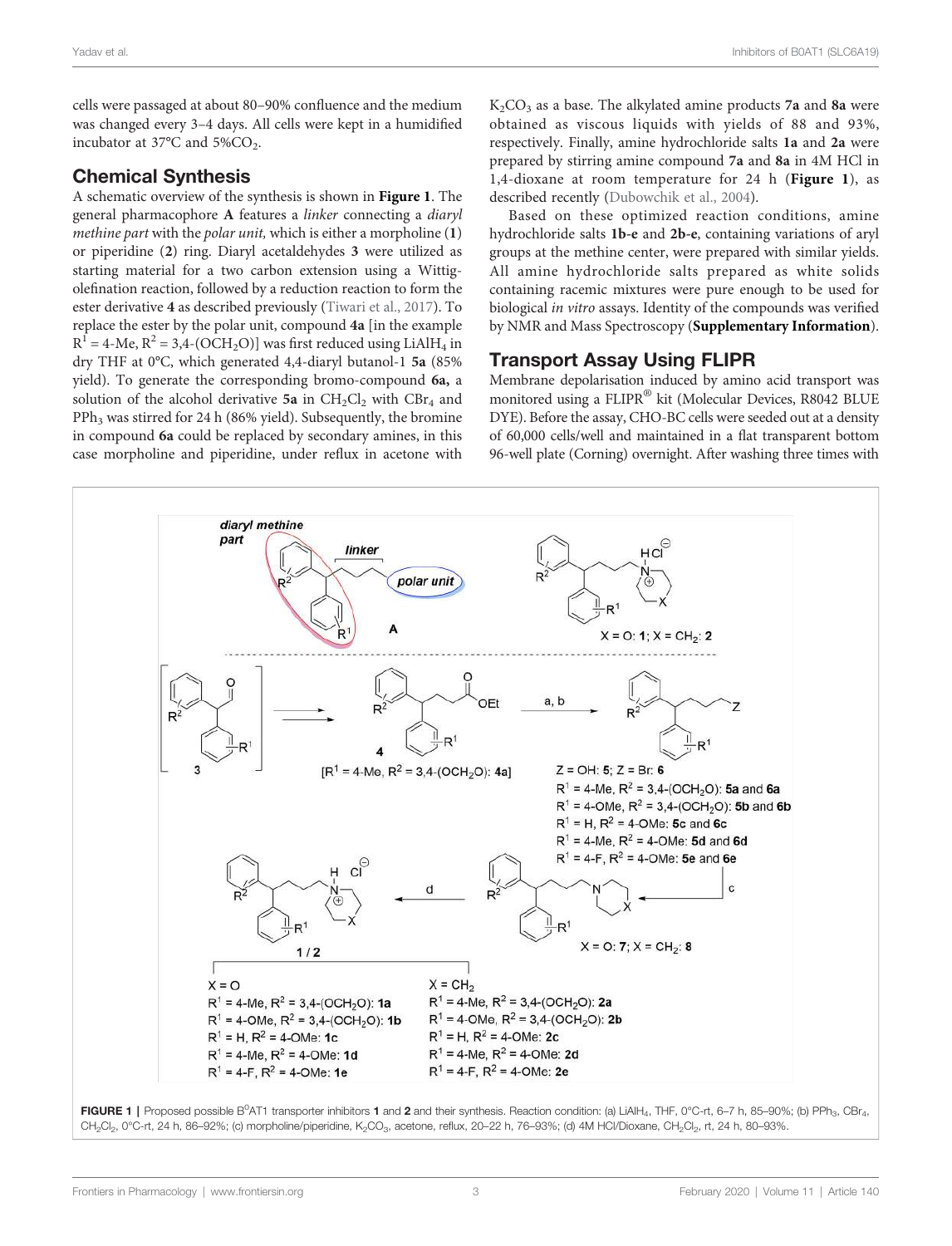Hank's balanced salt solution (136.6 mM NaCl, 5.4 mM KCl,  $0.44$  mM KH<sub>2</sub>PO<sub>4</sub>, 2.7mM Na<sub>2</sub>HPO<sub>4</sub>, 1.26mM CaCl<sub>2</sub>, 0.5mM MgCl<sup>2</sup> , 0.4 mM MgSO<sup>4</sup> , 10mM HEPES, pH 7.5, supplemented with 5 mM glucose, abbreviated HBSS  $+ G$ ), cells in each well were incubated for 30 min at room temperature in 50 µl of HBSS pH 7.5 containing 5 mM glucose and compounds as indicated, together with 50 µl of dye-loading buffer provided with the kit. Subsequently, the fluorescence signal was detected every 10 s before and after the addition of leucine or isoleucine at a final concentration of 1.5 mM. Fluorescence was detected at room temperature using a PerkinElmer multimode Plate Reader, with an excitation wavelength of 530 nm and emission wavelength of 565 nm.

# High Through-Put Screen (HTS)

HTS was performed with low passage CHO-BC cells on a diversity (20,000 compounds) library accessed through the Drug Discovery Centre of the Children's Cancer Institute Australia (WECC library assembled and curated by the Walter and Eliza Hall Institute). The FLIPR assay was used with small modifications to adapt it to a 384-well format. All compounds were screened at a final concentration of  $10 \mu$ M. Initial hits were confirmed, and  $IC_{50}$  determined for selected compounds. For further testing selected compounds were obtained from Chembridge (San Diego, USA) or Enamine (Kyiv, Ukkraine).

### Transport Assay Using Radiolabelled Amino Acids

CHO-BC cells with passage numbers from 3 to 10 were used in radio-labelled uptake assays. Before the assay, the cells were seeded out in 35 mm dishes (Corning) and maintained for 48–72 h until reaching 80–90% confluence. To initiate transport, the culture medium was removed and the cells washed three times with HBSS + G. Subsequently, cells were incubated with HBSS + G, radiolabelled substrates (150 µM L-[U-<sup>14</sup>C]leucine or 150 µM L- $[U<sup>-14</sup>C]$ isoleucine) and inhibitors as indicated in the figures or table in a 37°C water bath for 6 min. To terminate transport, cells were washed three times with ice-cold HBSS pH 7.5. For measuring sodium-independent uptake, NaCl in Hank's buffer was replaced by NMDG-Cl. Cells were then harvested by homogenizing with 500 µl of 0.1 M HCl. An aliquot of 400 µl was used for scintillation counting and the remainder for protein quantification. To investigate inhibition of ASCT2, uptake of 100  $\mu$ M [<sup>14</sup>C] glutamine was measured in 143B cells in the absence and presence of inhibitor (at 10  $\mu$ M and 50  $\mu$ M). To measure inhibition of LAT1, uptake of  $[{}^{14}C]$  leucine was measured in HBSS + G in which NaCl was replaced by NMDG-Cl in 143B cells in the absence and presence of inhibitor (at  $10 \mu$ M and  $50 \mu$ M).

# Transport Assay Using Sections of Inverted Intestine

For uptake assays with inverted sections of mouse small intestine, 5–7 months old C57/BL6J female mice were sacrificed by cervical dislocation (Animal ethics protocol A2016/41, Australian National University). The small intestine was removed and the intestinal lumen was rinsed with ice-cold 0.9% NaCl. Subsequently, the small intestine was inverted on a metal rod to expose the mucosa. The inverted intestine was then cut into 1 cm pieces and fitted onto enzyme spatulas, which were immersed in HBSS pH 7.5 supplemented with 1 mM glutamine and protease inhibitor (Roche Complete). After washing twice in modified HBSS pH 7.5 (containing 10% NaCl + 90% NMDG-Cl for Na<sup>+</sup>-dependent uptake and 100% NMDG-Cl for Na<sup>+</sup>independent uptake, both buffers supplemented with 1 mM glutamine) to remove residual compounds, the segments were pre-incubated in the same buffer in the presence of 50 µM of transport inhibitor and protease inhibitors for 15 min. At the end of the pre-incubation, the segments were transferred for 30 s into uptake buffer at 37°C (HBSS pH 7.5 supplemented with 150  $\mu$ M [<sup>14</sup>C]leucine and 50 µM transport inhibitor). For Na<sup>+</sup>-dependent uptake regular HBSS was used, for Na<sup>+</sup>-independent uptake NaCl was replaced by NMDG-Cl. Subsequently, the segments were rinsed three times in ice-cold HBSS pH 7.5 and lysed in 400 µl of 10% SDS. After 2–3 h, the lysed tissues were analyzed by scintillation counting.

# Homology Model and Docking Protocol

The  $B^{0}AT1$  homology model was generated using the SWISS-MODEL server and the LeuT outward open (PDP: 3TT1) and occluded structures (PDB: 2A65). The peptide sequences of B <sup>0</sup>AT1 and LeuT show 24% identical residues and 40% similar residues. Similarity in transmembrane domains is significantly higher than in loops. Only 3 amino acids differ around the substrate binding site. The two homology models were validated by comparing to models generated by various homology modelling programs (HHpred, MODELLER, Phyre2, I-TASSER). No significant difference was observed between the structural alignments of these models. Unrestrained equilibration was conducted for 200 ns in a neutral system with the transporter in a 1-palmitoyl-2-oleoylglycerophosphocholine (POPC) bilayer surrounded by water (TIP3P) and 150 mM NaCl.

AutoDock Tools (Morris et al., 2009) incorporating the Gasteiger PEOE method (Gasteiger and Marsili, 1980) was used to assign partial charges to all atoms in the LeuT-based outward-open B<sup>0</sup>AT1 structure, LeuT-based occluded structure and to all test-ligand structures. Since AutoDock does not explicitly support the Na<sup>+</sup> atom type, parameters were approximated to  $Ca^{2+}$ . Charge for Na<sup>+</sup> was manually set to +1. For docking the outside open homology model was used without equilibration. Otherwise, one sodium ion would depart from the binding site of the outside open transporter. Moreover, the outside open state would tend to converge towards the occluded state as no substrate or inhibitor was present. Using AutoGrid, the docking search space was set to the region in between and inclusive of the Na<sup>+</sup>/substrate binding site 1 and the Arg/Asp gates at the top of the binding pocket. All docking runs were carried out locally using AutoDock 4.2.

### Animal Handling

Animal experiments were approved by the Animal experimentation ethics committee of the Australian National University (A2016/41). Both male and female C57/Bl6J mice (age 6–8 weeks) (Jiang et al., 2015) were held in individually ventilated cages (<5 animals per cage) under specified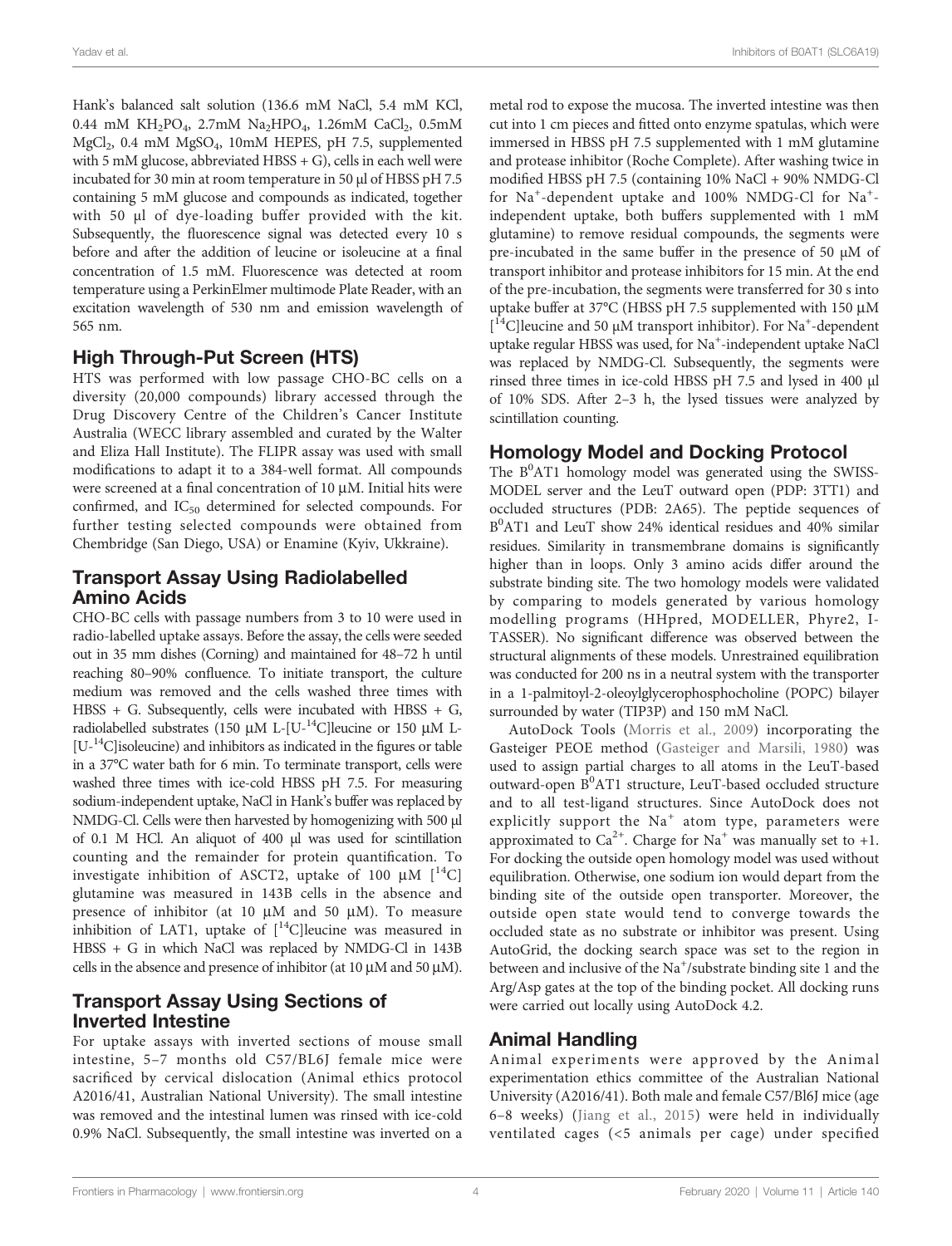pathogen-free conditions under a 24 h light/dark cycle. After one week of acclimatization, C57Bl6J mice  $(n = 6)$  and SLC6A19ko mice  $(n = 6)$  were placed on a high fat diet plus high fructose/ glucose (23.1g/L fructose and 18.9g/L glucose in drinking water) for 4 months to accelerate the development of non-alcoholic steatohepatitis (Liu et al., 2018). As a control, 5 C57Bl6J mice were given standard chow diet and plain water. The body weight and diet consumption were monitored twice weekly and general health was checked daily. Mice were sacrificed after 4 months by cervical dislocation and liver samples were collected for histopathological analysis.

### Liver Histopathological Analysis

Fresh mouse liver was fixed in 10% neutral buffered formalin, embedded into wax and 4 µm thick sections were evaluated for the development of NASH after staining in hematoxylin and eosin (H&E). Scores were given for steatosis (0–3), lobular inflammation (0–3), and ballooning (0–2). The pathologist was blinded to the treatment group.

### Statistical Analysis

Data are shown as mean  $\pm$  S.D., transport activities indicated as Na<sup>+</sup>-dependent net uptake, were calculated by subtracting the uptake activity in the absence of  $Na<sup>+</sup>$  from the total uptake rate. The fluorescent signals measured in the FLIPR assay were normalized to baseline readings before the addition of substrates. Data are presented as percentage of baseline at each time point.  $IC_{50}$ was calculated using the equation:  $y = y_{max}(1 - \frac{x}{[x] + IC_{50}})$ . The number of experimental (e) and technical (n) repeats is indicated in the figure legends.

# RESULTS

# Reduced Steatosis in SLC6A19ko Mice

Previously, we showed that liver triglycerides were significantly reduced in SLC6A19ko mice, most likely due to conversion into ketone bodies (Jiang et al., 2015). To investigate whether this mechanism protected against development of NASH, we placed animals on a high fat and fructose/glucose supplemented diet for 16 weeks and analyzed liver anatomy and histology at the end of the experiment (Figure 2). SLC6A19ko mice gained less weight on the diet (Figure 2A) and liver weight was similar to that of wild-type mice on a control diet (Figure 2B). The high-fat diet induced production of FGF21 in both animal groups, but SLC6A19ko animals produced about 2.5-times more FGF21 than wild-type animals (Figure 2C). Histological analysis revealed lower scores for SLC6A19ko mice, some of which were indistinguishable from mice on a control diet (Figures 2D, E). The diet intervention caused limited inflammation and cell death (ballooning) in both groups, but steatosis was pronounced in wild-type animals and reduced in SLC6A19ko animals ( $p = 0.06$ ). These results extend our previous observations and provide the rationale for the development of specific and selective  $B^0$ AT1 inhibitors.

# Diarylmethine Compounds as inhibitors of  $B^0$ AT1

Previously we identified a group of novel  $B^0 A T1$  inhibitors through in silico screening, exemplified by NSC22786 and benztropine (Figure 3). These compounds share certain characteristics such as two aromatic rings, and a tertiary nitrogen incorporated into an aliphatic ring structure. Based on these properties we designed a series of chemical homologues with systematic variation of the basic pharmacophore. The resulting group of 10 compounds was tested using FLIPR assay and radioactive uptake assays. The structures of these compounds are shown in Figure 3 and the corresponding  $IC_{50}$ -values in both assays are listed in **Table 1**. Inspection of the  $IC_{50}$ -values shows that compounds E-89 and E-90 performed relatively poorly and shared a methoxy-group in para position of aromatic ring 1. Interestingly, the best performing compounds E-47, E-62, and E-53 have a methoxy-group on aromatic ring 2. Given that the diarylmethine domain can rotate freely, it appears beneficial to have one aromatic ring without substitution and one with, a property shared by benztropine. Polar substituents on both aromatic rings further increases  $IC_{50}$ -values. E-85 does not conform to this basic structure, but only performed well in the flux assay. There is no clear discrimination between a piperidine or morpholine-based structure of the polar domain, suggesting that the positively charged nitrogen is most critical. Overall the new  $B^{0}AT1$  inhibitors had a slightly better  $IC_{50}$  than NSC22789, but were comparable to benztropine, which is readily commercially available. In summary, systematic variation of a scaffold based on overall similarity to benztropine and NSC22789 produced inhibitors of similar quality as benztropine, but did not generate structures that were a significant improvement.

# Identification of New B<sup>0</sup>AT1 Inhibitors by HTS

To identify novel scaffolds with better properties, we performed a systematic screen of a 20,000-compound diversity library at a final concentration of 10  $\mu$ M. We previously established a HTS and cell line for automated screening of large libraries (Cheng et al., 2017). The screen resulted in 50 compounds for which an IC<sub>50</sub> was determined. Further testing revealed three compounds (named CB3, E4 and E18) that were investigated in more detail (Figure 4 and Table 2). These compounds inhibited  $B^0 A T1$ mediated isoleucine transport with an  $IC_{50}$  of 1.9–13.7 µM. To further evaluate the efficacy of our inhibitors, we compared them to cinromide, which inhibited  $B^0AT1$  with an IC<sub>50</sub> of 0.5 µM, in line with data reported recently (Danthi et al., 2019). Notably, cinromide is structurally similar to E4.

# Characterisation of Novel B<sup>0</sup>AT1 Inhibitors

CHO-BC cells stably express human  $B^{0}AT1$  and collectrin. When leucine or isoleucine are used as substrates, they are transported by  $B^0$ AT1 and the endogenous neutral amino acid transporter LAT1. Both transporters are of similar capacity, but are easily discriminated because LAT1 is Na<sup>+</sup>-independent, while B<sup>0</sup>AT1 is Na<sup>+</sup>-dependent. The data in Figure 4 clearly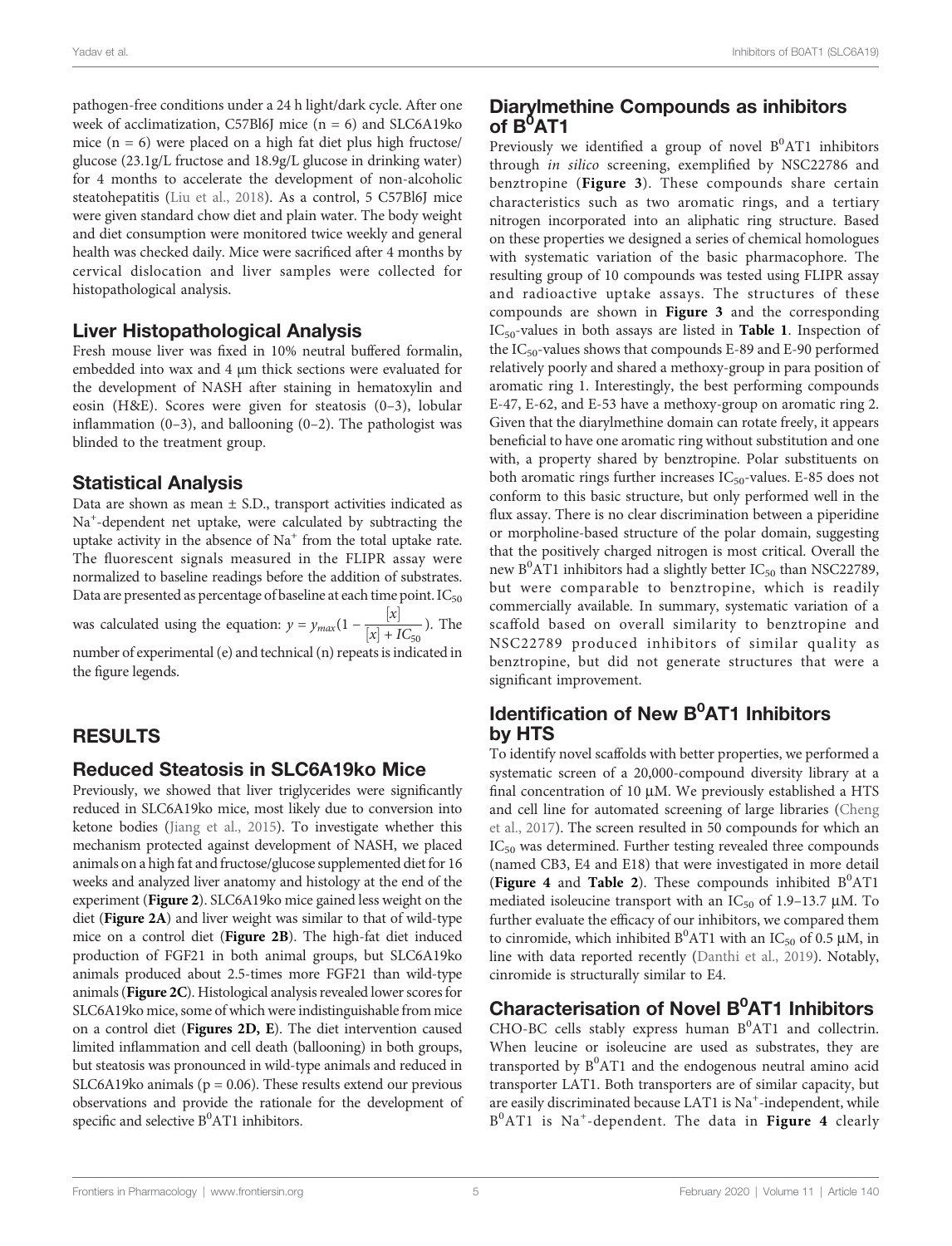

FIGURE 2 | Protection against non-alcoholic steatohepatitis in SLC6A19ko mice. Wildtype (C57Bl6/J) and SLC6A19ko mice (in the same genetic background) were placed on a high-fat/fructose diet for 16 weeks. Body weight was monitored twice weekly (A). Animals were sacrificed after 16 weeks for measurement of liver weight (B), plasma levels of FGF21 (C), and liver histological analysis (D, E). To quantify steatohepatitis, scores were given for tissue inflammation, ballooning of hepatocytes and steatosis (D). Sample sections, stained with haematoxylin and eosin, are shown for each experimental group (E). Animals are displayed as individual data points. \*different from control at p < 0.05.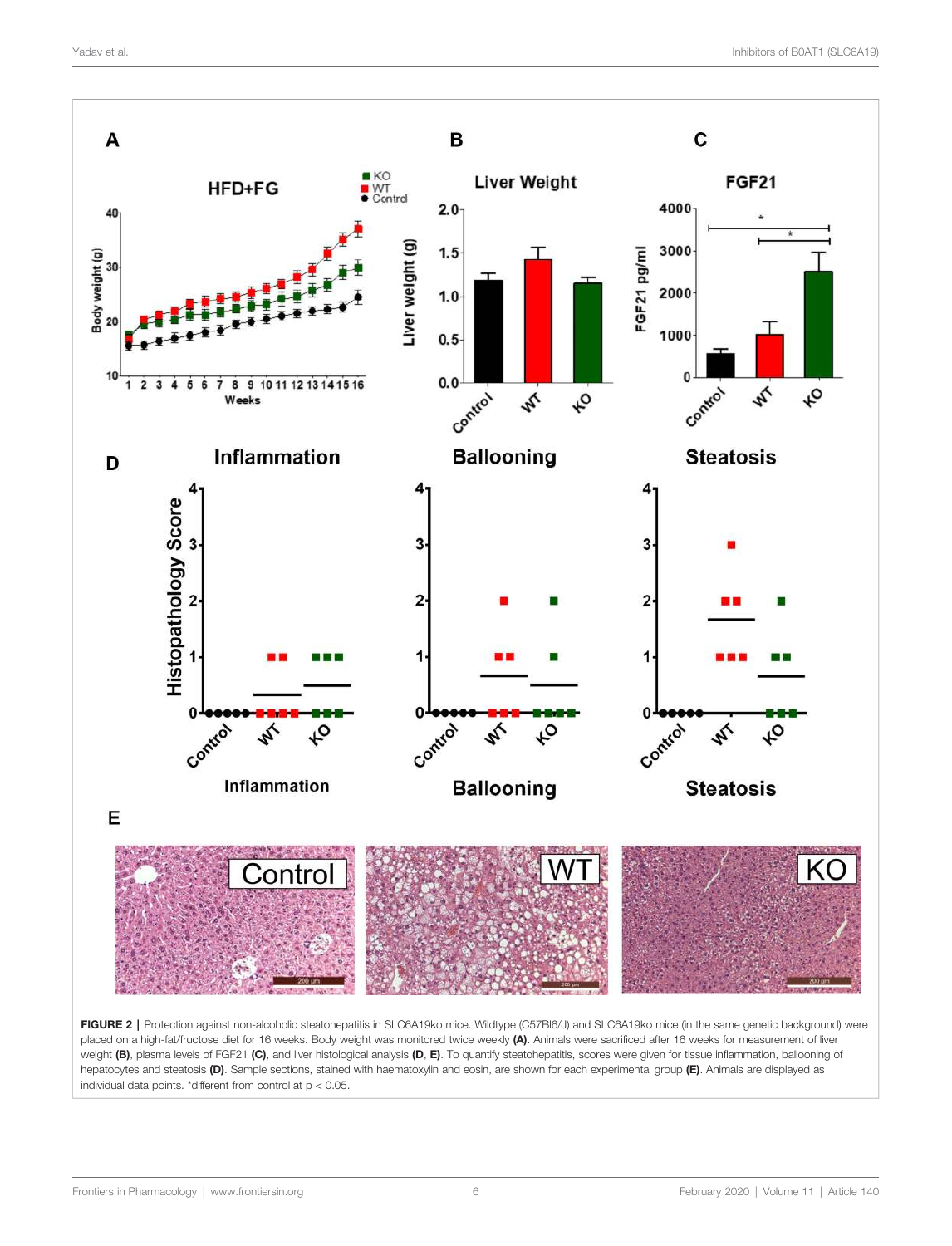

previously identified inhibitors Benztropine and NSC22789. Functional characterisation through inhibition of  $B^0AT1$  (IC<sub>50</sub>) in two different assays is documented in Table 1.

demonstrate that all three inhibitors are selective for B<sup>0</sup>AT1 (red symbols) in this assay, while the endogenous LAT1 remains fully active (green symbols).

To understand the mode of inhibition, we determined  $K_M$ values at three different inhibitor concentrations using FLIPR assay and plotted Eadie-Hofstee transformed data (Figure 5). Fully parallel lines indicate a change of  $V_{\text{max}}$  only, while fully

TABLE 1 | Inhibition of B<sup>0</sup>AT1 by modified diarylmethines. All compounds were tested using a membrane potential detecting FLIPR assay and a classic radioactive flux assay.

| Compound        | $IC_{50}$ (FLIPR) $\mu$ M | $IC_{50}$ (Flux) $\mu$ M |
|-----------------|---------------------------|--------------------------|
| Benztropin      | $44 \pm 9$                | $71 + 8$                 |
| <b>NSC22789</b> | $90 + 21$                 | $78 \pm 16$              |
| $E-47$          | $21 \pm 6$                | $17 \pm 9$               |
| $E-53$          | $31 + 15$                 | $8 \pm 4$                |
| $F-62$          | $20 + 1$                  | $16 \pm 8$               |
| $E-63$          | $32 + 14$                 | $39 + 10$                |
| $E-68$          | $33 \pm 9$                | $19 \pm 6$               |
| $E-69$          | $94 + 20$                 | $46 + 7$                 |
| $E-84$          | $31 \pm 3$                | $19 \pm 4$               |
| $E-85$          | $36 \pm 11$               | $8 + 2$                  |
| $F-89$          | $39 \pm 4$                | $34 \pm 7$               |
| $E-90$          | $74 + 19$                 | $25 \pm 8$               |

converging lines (at  $x = 0$ ;  $y = Vmax$ ) indicate a change of  $K_M$ only with increasing concentrations of the inhibitor. A classic competitive inhibitor only increases the  $K_M$  of the substrate, but does not affect  $V_{\text{max}}$  (converging lines), classic allosteric inhibitors inhibit the turnover of the transporter without affecting substrate binding (parallel lines). The data suggested a largely competitive mode of inhibition for compounds E4 (Figure 5A) and E18 (Figure 5B) and a more mixed model for CB3 (Figure 5C). To rationalize the mode of inhibition, we performed docking studies using a homology model of  $B^0 A T1$ based on the outside-open conformation of LeuT. The outsideopen conformation is the most likely state of the transporter to bind inhibitors, and in this state the binding site is significantly larger than in the occluded conformation allowing multiple binding poses, of which the most frequent pose is depicted (Figures 5D-F). In the homology structure the two  $Na<sup>+</sup>$  are shown as yellow spheres. Both, LeuT Na<sup>+</sup>-site 1 and -site 2 are conserved in  $B^0$ AT1, but only one site is used functionally. This is most likely site 1 as it binds the  $\alpha$ -carboxyl-group of the amino acids (O'mara et al., 2006). None of the inhibitors had a carboxyl-group to interact with Na<sup>+</sup><sub>1</sub>. Instead, compounds E4 and E18 showed a cation-pi interaction with  $\mathrm{Na}^+_{\mathrm{1}}$  and thus are likely to compete with a substrate amino acid (Figures 5D, E). Compound CB3 had its most likely pose further away from  $\mathrm{Na}^+_{1},$ suggesting a possible non-competitive mode of inhibition (Figure 5F). Many transport inhibitors are substrate analogues that are too large to fit into the occluded substrate binding cavity, thereby blocking the conformational change required for transport (Broer, 2018). In docking studies with a homology model of the LeuT occluded structure we could not compute a docking score for E4, E18, or CB3 at the substrate binding site (Figure 5G). Instead the compounds preferred binding to different sites in the vestibule, including the proposed Substrate-binding site 2 (Shi et al., 2008), which was the preferred docking site for compound E4. In the outside open conformation, the volume of the binding site increases, encompassing an orthostatic binding site (Figure 5H, orange), occupied by E4, E18, or the substrate and an allosteric binding site (Figure 5H, blue), which is compatible with substrate binding.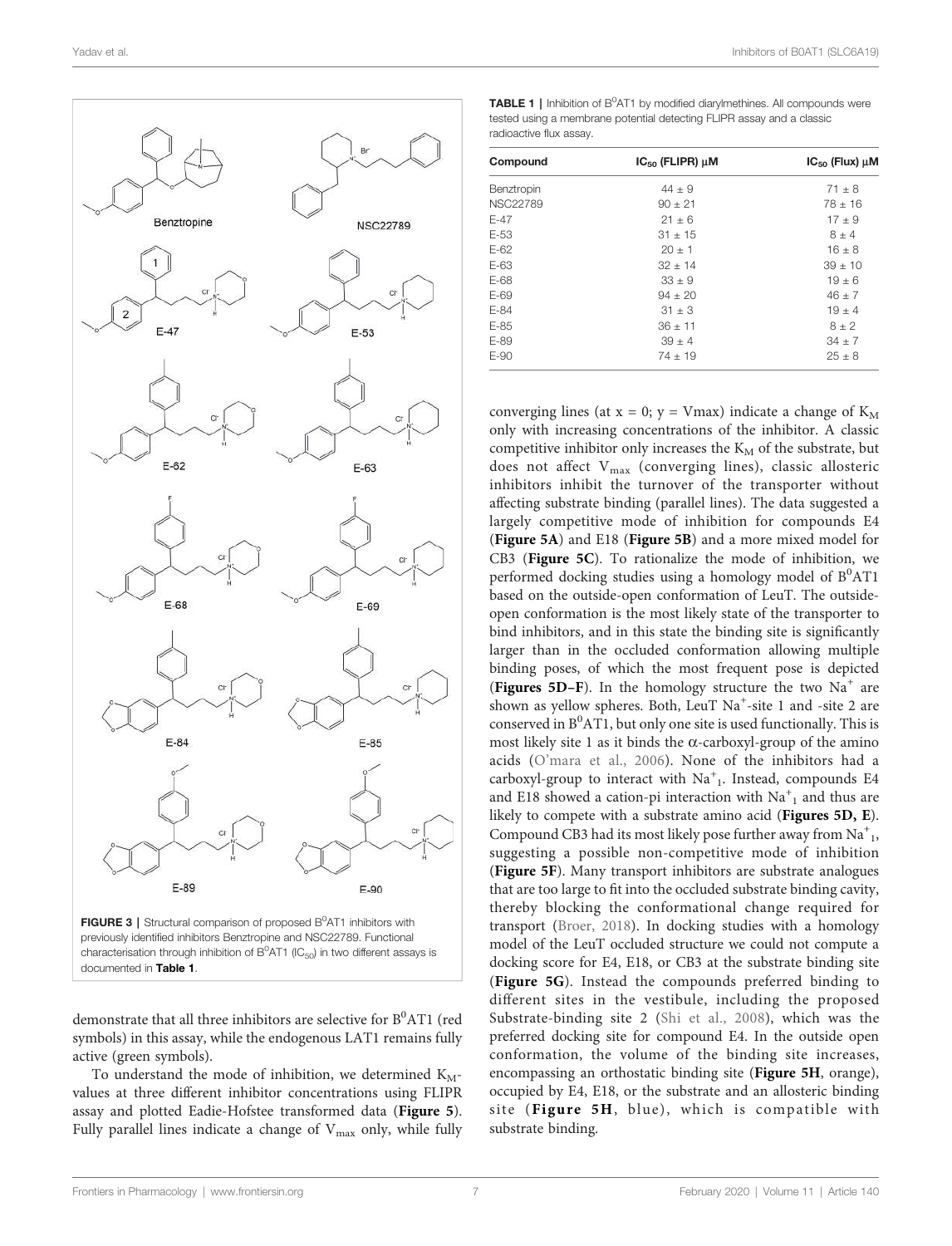

FIGURE 4 | Properties of second generation inhibitors of B<sup>o</sup>AT1. Inhibitors E4, CB3, and E18 were identified by high-throughput screening. The established B<sup>o</sup>AT1 inhibitor cinromide is shown for comparison (A). Inhibition of B<sup>o</sup>AT1 activity (red symbols B–D) was tested in CHO-BC cells using a radioactive uptake assay (n = 3, e = 3). The assay allows to test the specificity of the inhibitors against the endogenous LAT1 transporter (green symbols **B-D**).

**TABLE 2** | Inhibition of  $B^0AT1$  by second generation inhibitors. All new compounds were tested using a membrane potential detecting FLIPR assay and a classic radioactive flux assay.

| Compound        | $IC_{50}$ (FLIPR) $µM$ | $IC_{50}$ (Flux) $\mu$ M |
|-----------------|------------------------|--------------------------|
| CB <sub>3</sub> | $1.9 + 0.6$            | $4.9 + 0.4$              |
| F4              | $13.7 + 0.9$           | $7.7 + 1.9$              |
| <b>E18</b>      | $4.2 + 0.9$            | $3.4 + 0.3$              |
| Cinromide       | $0.5 + 0.08$           | n.d.                     |

The lack of a docking score in the occluded substrate binding site suggests that the three compounds do not generate sufficient weak bonds to trigger a conformational change of the transporter. This was supported by FLIPR assay with inhibitors in the absence of substrate, which failed to elicit a transport signal in CHO-BC cells (Figure 6A).

As shown above the three inhibitors did not inhibit the endogenous LAT1 transporter. To investigate the specificity of the compounds further, we tested them in human 143B osteosarcoma cells, which we have extensively characterised previously and used for pharmacological analysis (Broer et al.,

2018). Na<sup>+</sup> -dependent glutamine transport in 143B cells is largely mediated by ASCT2 (SLC1A5). Na<sup>+</sup>-independent transport of leucine, by contrast, is mediated entirely by LAT1. When tested at two concentrations above the  $IC_{50}$  neither of the compounds inhibited Na<sup>+</sup> -dependent glutamine transport (Figure 6B), suggesting selectivity against ASCT2. Similarly, neither compound inhibited Na<sup>+</sup>-independent transport of leucine (Figure 6D), suggesting selectivity against LAT1.

To test whether the novel  $B^0$ AT1 inhibitors block the transporter in a more physiological environment, we studied leucine uptake in inverted sections of mouse intestine (Figure 6C). We established previously that Na<sup>+</sup>-dependent leucine uptake (blue bars) in this system is mediated by  $B^0$ AT1 (Broer et al., 2011). In addition leucine uptake has a Na<sup>+</sup> -independent transport component (salmon coloured bars), which is most likely mediated by rbat/ $b^{0,+}AT$ . Because of variability between animals, all data were normalized to uninhibited controls from the same animal. Compound E4 and the structurally related cinromide showedlimited capacity to inhibit B<sup>0</sup>AT1 in this ex vivo preparation, whereas E18 and CB3 were more potent.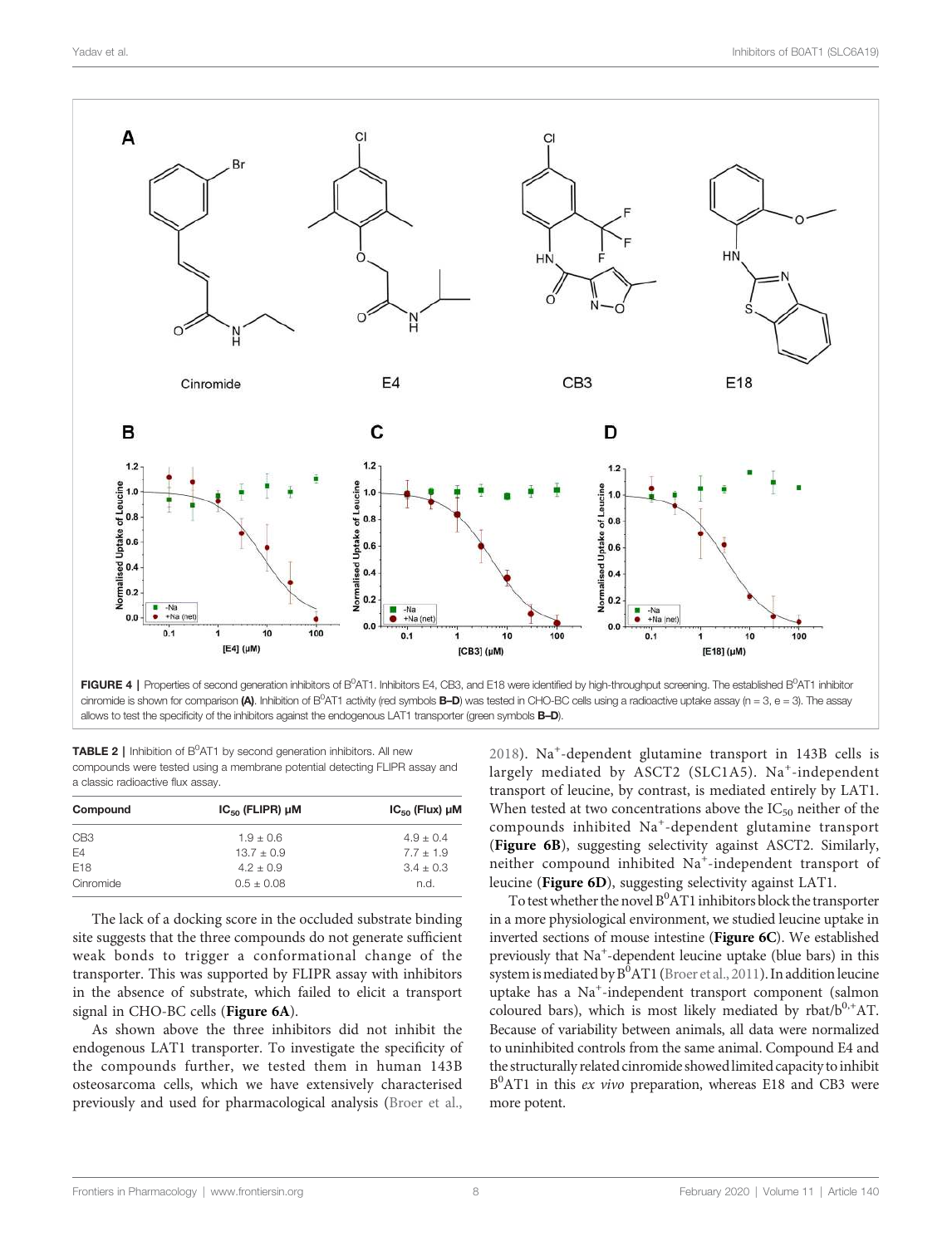



In summary we have confirmed previously identified scaffolds as inhibitors of  $B^0AT1$  and in addition present novel scaffolds with better inhibitory capacity in an ex vivo preparation.

# **DISCUSSION**

In this study we extend previous observations (Jiang et al., 2015) that lack of SLC6A19 reduces liver triglycerides, most likely by conversion into ketone bodies. Most SLC6A19ko animals showed a significant protection against NASH, suggesting a

potential of B<sup>0</sup>AT1 inhibitors to treat this metabolic disorder. Moreover, they could also be used to remediate amino acid imbalance in rare inherited disorders such as phenylketonuria (Belanger et al., 2018).

In a previous study we developed a membrane potentialsensing fluorescent assay (FLIPR) that is suitable for high through put screening of  $B^0$ AT1 inhibitors (Cheng et al., 2017). In this study we used this assay to screen a diversity library of 20,000 compounds (WECC) that has been carefully curated to cover a diverse range of chemical scaffolds and at the same time excludes chemical substructures with high reactivity and other undesirable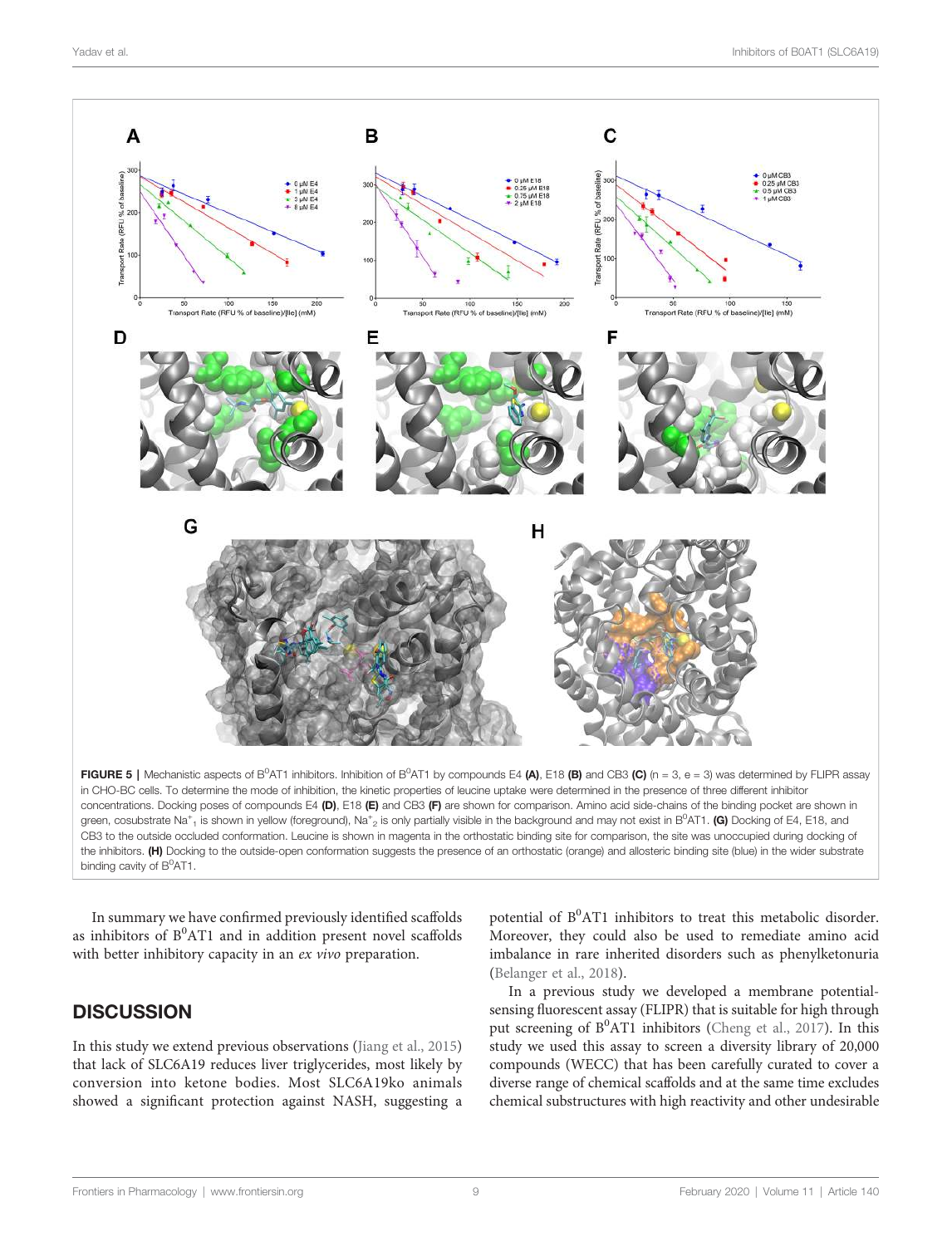

FIGURE 6 | Specificity and efficacy of B<sup>0</sup>AT1 inhibitors. When tested alone, compounds E4, E18, and CB3 (30 µM, n = 3, e = 2) did not increase fluorescence above the baseline (100 RFU) in the FLIPR assay in CHO-BC cells (A). Although structurally unrelated to the substrates of the transporter, compounds E4, E18, and CB3 are highly specific. They failed to inhibit Na<sup>+</sup>-dependent glutamine uptake in 143B cells, which is largely mediated by ASCT2 (B) or Na<sup>+</sup>-independent leucine uptake in 143B cells, which is mediated by LAT1 (C) (n = 3, e = 3). Panel (D) shows the potential of E4, E18, and CB3 (50 µM) to inhibit Na<sup>+</sup>-dependent (B<sup>0</sup>AT1, blue bars) and Na<sup>+</sup>-independent (rbat/b<sup>0,+</sup>AT salmon coloured bars) uptake of leucine in inverted sections of mouse intestine (n = 3, e = 3); \*\*p < 0.01 as compared to the control.

properties (Lackovic et al., 2014). Hits were further characterised using FLIPR and radioactive uptake assays. Both methods gave comparable results. Due to the workflow of the FLIPR assay compounds are pre-incubated for 30 min with the cells, which can result in lower  $IC_{50}$ -values (e.g. Table 1). Since the FLIPR provides an indirect signal of transport we generally consider flux assays to be the gold standard for inhibitor characterisation. In a screen performed by a team from Sanofi/Genzyme, cinromide and related compounds were identified in a library of 3,440 compounds (Danthi et al., 2019). We confirmed the efficacy of cinromide in our assay, allowing us to compare it to the leads derived from our HTS. The suitability of the WECC library is illustrated by the identification of compound E4, which is largely similar to cinromide. Cinromide and E4 have a pseudo peptide bond, which combines elements of the amino and carboxyl-group of the genuine substrates of the transporter. Although some similarity can be construed, compounds CB3 and E18 present significantly different pharmacophores. Nevertheless, an aromatic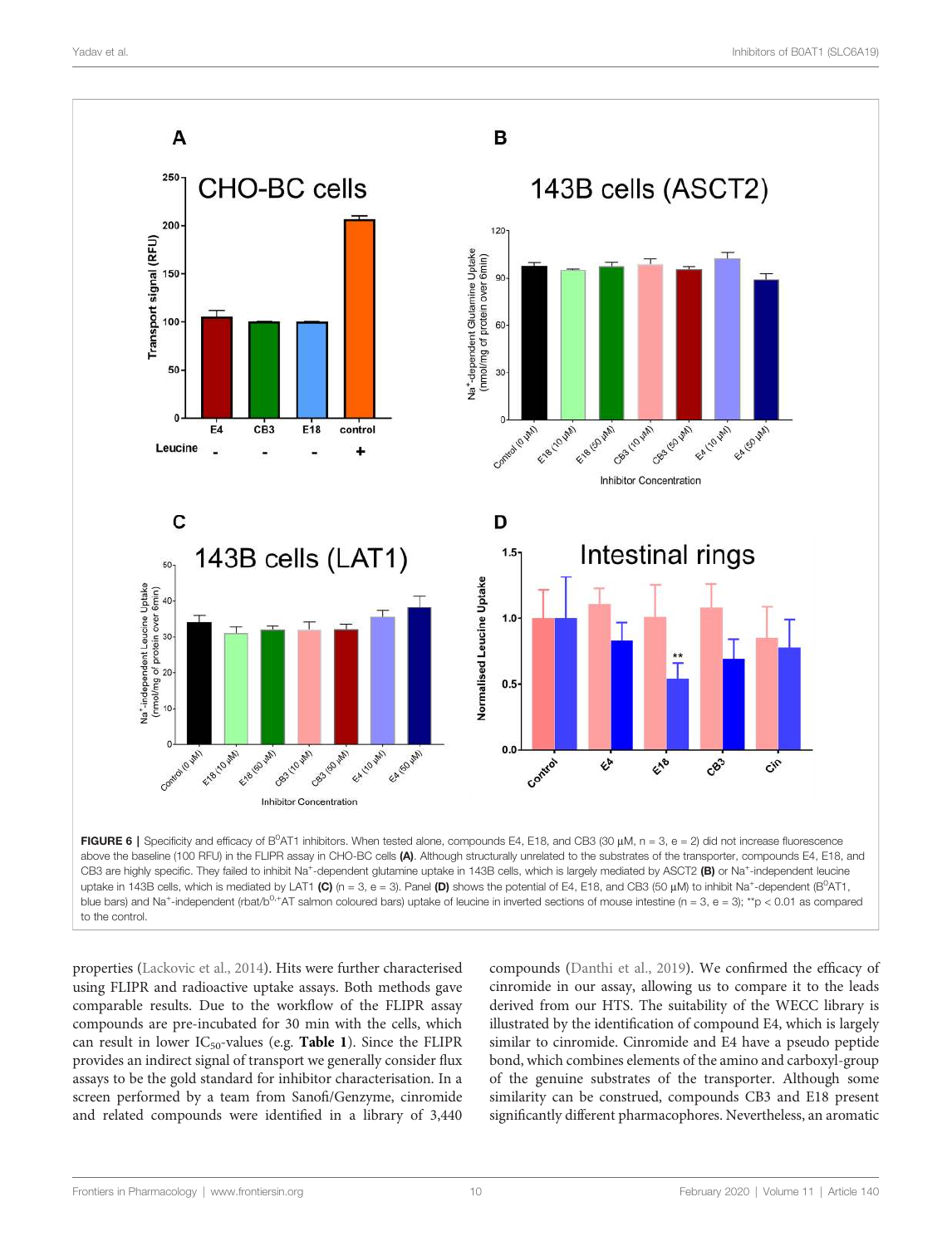Yadav et al. Inhibitors of B0AT1 (SLC6A19)

ring and a secondary or tertiary amine can be found in all compounds tested in this study. Although these elements are also found in benztropine, it appears that a single aromatic ring is preferred over the diarylmethine structure. Notably a single aromatic ring is structurally closer to native substrates of the transporter, such as phenylalanine and tyrosine. The  $\alpha$ -carboxylgroup of the amino acid substrates is essential for ion coordination of the Na<sup>+</sup>-cotransport mediated by LeuT (Yamashita et al., 2005). The lack of a carboxyl-group in any of the compounds could be a key factor of their inhibitory action. Notably we were unable to compute a docking score for any of the compounds using a homology model of the occluded transporter, potentially because they fail to coordinate Na<sup>+</sup><sub>1</sub>. Compounds E4 and E18 are nevertheless likely to compete with the substrate due to a cation-pi interaction with  $Na<sub>1</sub>$  in the outside open conformation, which would interfere with substrate binding. We did not analyze the effect of our lead compounds on  $Na^+$ binding, because Na<sup>+</sup>-Km of B<sup>0</sup>AT1 changes with substrate concentration (Bohmer et al., 2005) and as a result it would be difficult to see whether changes of the Na<sup>+</sup>-Km would be caused by lack of ion coordination or displacement of substrate.

In addition to competing at the substrate binding site, a second inhibitor binding site has been identified in the serotonin transporter (Coleman et al., 2016). The two sites have been labelled orthostatic, i.e. where the substrate is located and allosteric, i.e. in the vicinity of the orthostatic site and were also detected in the GABA/betaine transporter BGT1 (Jorgensen et al., 2017). Transport inhibitors, in contrast to enzyme inhibitors bind to the ground state of the transporter, i.e. the outside open conformation. The transition state of the transporter is formed by an induced fit around the substrate (Kramer, 1994; Broer, 2018). Transport inhibitors prevent the adoption of the transition state either by being too bulky (Singh et al., 2008) or by providing insufficient interactions to reduce the activation energy to form the occluded state. The latter is illustrated here by the lack of a carboxyl-group. The allosteric site allows relatively compact molecules to block assumption of the transition state, because it is located in the vestibule, which closes during the adoption of the transition state (Penmatsa and Gouaux, 2014). Due to the chemical difference to the orthostatic binding site, compounds can be chemically quite different to the substrate. Accordingly, rational drug design based on substrate analogues is more likely to generate competitive inhibitors, while HTS, particular when performed in the presence of high substrate concentrations, is more likely to generate allosteric inhibitors. This is an important consideration for drugs that need to bind in the intestinal environment, where amino acid concentrations are high after nutrient intake. The bioavailability of the three lead compounds remains to be determined. The competitive and instantaneous mode of inhibition suggests that compounds do not enter the cells to inhibit the transporter. Moreover, none of the compounds was a substrate of the  $B^0$ AT1. This does not exclude absorption in the intestine by other transporters, a prerequisite for inhibition of renal  $B^0$ AT1. In summary, this second generation of  $B^0$ AT1 inhibitors are promising compounds to modulate amino acid transport in epithelial cells but need to be further improved to achieve the required efficacy in vivo.

# DATA AVAILABILITY STATEMENT

The raw data supporting the conclusions of this article will be made available by the authors, without undue reservation, to any qualified researcher.

# ETHICS STATEMENT

The animal study was reviewed and approved by the Animal Experimentation Ethics Committee at the Australian National University.

# AUTHOR CONTRIBUTIONS

AY, NS and QC performed all pharmacological experiments, analyzed data, and edited the manuscript. PT synthesized and analyzed chemical compounds. KJ performed the nutrition experiments and analyzed data. IA designed chemical compounds and edited the manuscript. SB developed the study design, analyzed data and wrote the manuscript. AY and NS contributed equally to this study.

# FUNDING

Work in the laboratory of the authors was funded by Australian Research Council Grant: DP180101702 and National Health and Medical Research Council Grant: 1128442. The high-throughput screen was funded by a Grant from Diabetes Australia.

# ACKNOWLEDGMENTS

The authors thank Professor Jane Dahlstrom (ANU Medical School) for analysing and scoring liver histology. The high throughput screen was carried out by the Drug Discovery Centre of the Children's Cancer Institute Australia.

# SUPPLEMENTARY MATERIAL

The Supplementary Material for this article can be found online at: https://www.frontiersin.org/articles/10.3389/fphar.2020.00140/ full#supplementary-material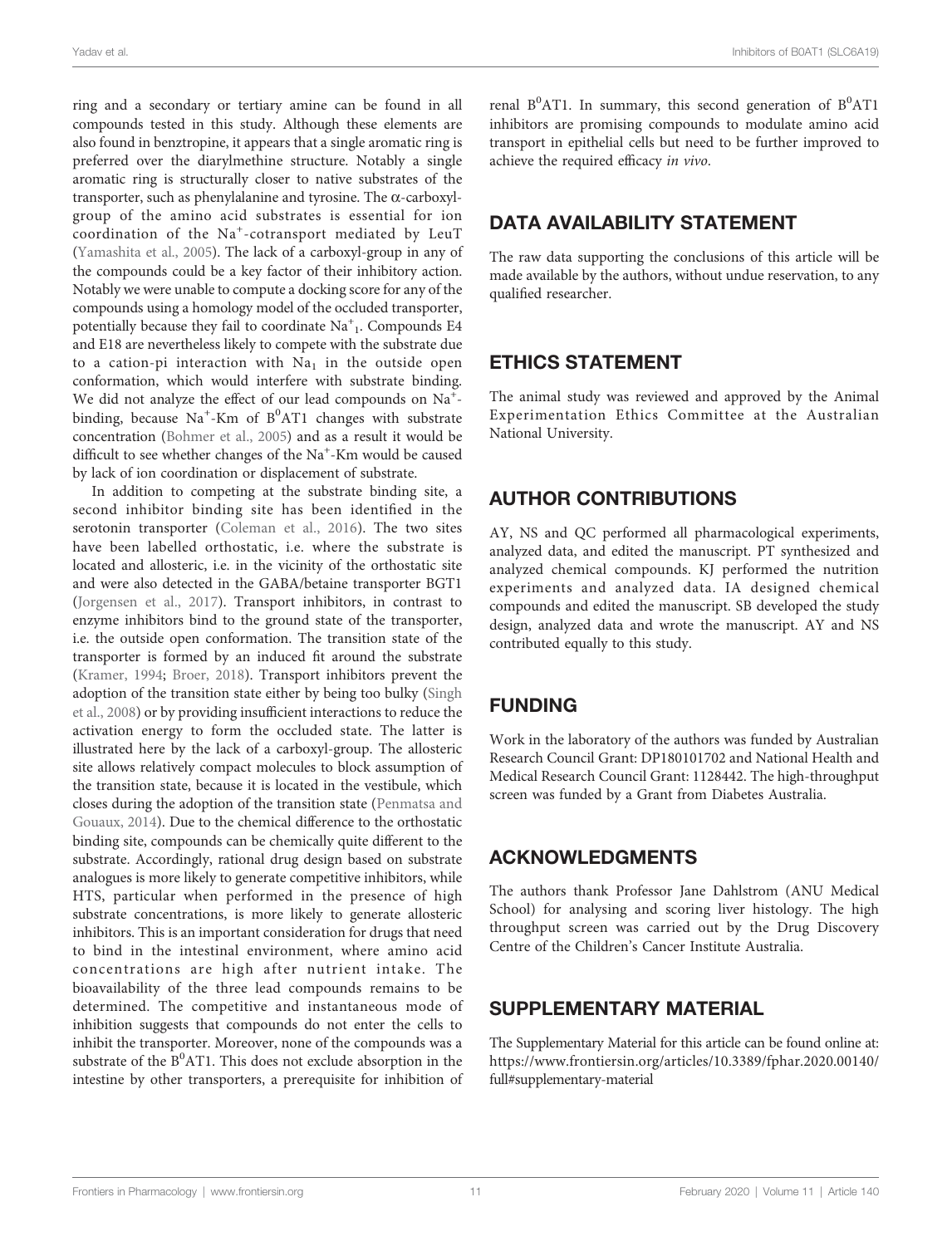# **REFERENCES**

- Badman, M. K., Pissios, P., Kennedy, A. R., Koukos, G., Flier, J. S., and Maratos-Flier, E. (2007). Hepatic fibroblast growth factor 21 is regulated by PPARalpha and is a key mediator of hepatic lipid metabolism in ketotic states. Cell Metab. 5, 426–437. doi: 10.1016/j.cmet.2007.05.002
- Baron, D. N., Dent, C. E., Harris, H., Hart, E. W., and Jepson, J. B. (1956). Hereditary pellagra-like skin rash with temporary cerebellar ataxia, constant renal aminoaciduria and other bizarre biochemical features. Lancet 268, 421– 428. doi: 10.1016/S0140-6736(56)91914-6
- Belanger, A. M., Przybylska, M., Gefteas, E., Furgerson, M., Geller, S., Kloss, A., et al. (2018). Inhibiting neutral amino acid transport for the treatment of phenylketonuria. JCI Insight 3 (14), e121762. doi: 10.1172/jci.insight.121762
- Bohmer, C., Broer, A., Munzinger, M., Kowalczuk, S., Rasko, J. E. J., Lang, F., et al. (2005). Characterization of mouse amino acid transporter B(0)AT1 (slc6a19). Biochem. J. 389, 745–751. doi: 10.1042/BJ20050083
- Broer, S., and Broer, A. (2017). Amino acid homeostasis and signalling in mammalian cells and organisms. Biochem. J. 474, 1935–1963. doi: 10.1042/BCJ20160822
- Broer, A., Juelich, T., Vanslambrouck, J. M., Tietze, N., Solomon, P. S., Holst, J., et al. (2011). Impaired nutrient signaling and body weight control in a Na+ neutral amino acid cotransporter (Slc6a19)-deficient mouse. J. Biol. Chem. 286, 26638–26651. doi: 10.1074/jbc.M111.241323
- Broer, A., Fairweather, S., and Broer, S. (2018). Disruption of Amino Acid Homeostasis by Novel ASCT2 Inhibitors Involves Multiple Targets. Front. Pharmacol. 9, 785. doi: 10.3389/fphar.2018.00785
- Broer, S. (2008). Amino acid transport across mammalian intestinal and renal epithelia. Physiol. Rev. 88, 249–286. doi: 10.1152/physrev.00018.2006
- Broer, S. (2009). The role of the neutral amino acid transporter B0AT1 (SLC6A19) in Hartnup disorder and protein nutrition. IUBMB Life 61, 591–599. doi: 10.1002/iub.210
- Broer, S. (2018). Amino acid transporters as disease modifiers and drug targets. SLAS Discovery 23, 303–320. doi: 10.1177/2472555218755629
- Camargo, S. M., Makrides, V., Virkki, L. V., Forster, I. C., and Verrey, F. (2005). Steady-state kinetic characterization of the mouse B(0)AT1 sodium-dependent neutral amino acid transporter. Pflugers Arch. 451, 338–348. doi: 10.1007/ s00424-005-1455-x
- Cheng, Q., Shah, N., Broer, A., Fairweather, S., Jiang, Y., Schmoll, D., et al. (2017). Identification of novel inhibitors of the amino acid transporter B(0) AT1 (SLC6A19), a potential target to induce protein restriction and to treat type 2 diabetes. Br. J. Pharmacol. 174, 468–482. doi: 10.1111/bph.13711
- Coleman, J. A., Green, E. M., and Gouaux, E. (2016). X-ray structures and mechanism of the human serotonin transporter. Nature 532, 334–339. doi: 10.1038/nature17629
- Cynober, L. (2002). Plasma amino acid levels with a note on membrane transport: characteristics, regulation, and metabolic significance. Nutrition 18, 761. doi: 10.1016/S0899-9007(02)00780-3
- Danilczyk, U., Sarao, R., Remy, C., Benabbas, C., Stange, G., Richter, A., et al. (2006). Essential role for collectrin in renal amino acid transport. Nature 444, 1088–1091. doi: 10.1038/nature05475
- Danthi, S. J., Liang, B., Smicker, O., Coupland, B., Gregory, J., Gefteas, E., et al. (2019). Identification and characterization of inhibitors of a neutral amino acid transporter, SLC6A19, using two functional cell-based assays. SLAS Discovery 24 (2), 111–120. doi: 10.1177/2472555218794627
- De Sousa-Coelho, A. L., Marrero, P. F., and Haro, D. (2012). Activating transcription factor 4-dependent induction of FGF21 during amino acid deprivation. Biochem. J. 443, 165–171. doi: 10.1042/BJ20111748
- Dubowchik, G. M., Michne, J. A., and Zuev, D. (2004). An efficient sequence for the preparation of small secondary amine hydrochloride salts for focused library generation without need for distillation or chromatographic purification. Bioorg. Med. Chem. Lett. 14, 3147–3149. doi: 10.1016/j.bmcl.2004.04.014
- Fairweather, S. J., Broer, A., Subramanian, N., Tumer, E., Cheng, Q., Schmoll, D., et al. (2015). Molecular basis for the interaction of the mammalian amino acid transporters B0AT1 and B0AT3 with their ancillary protein collectrin. J. Biol. Chem. 290, 24308–24325. doi: 10.1074/jbc.M115.648519
- Fisher, F. M., Chui, P. C., Nasser, I. A., Popov, Y., Cunniff, J. C., Lundasen, T., et al. (2014). Fibroblast growth factor 21 limits lipotoxicity by promoting hepatic

fatty acid activation in mice on methionine and choline-deficient diets. Gastroenterology 147, 1073–1083. e1076. doi: 10.1053/j.gastro.2014.07.044

- Gasteiger, J., and Marsili, M. (1980). Iterative partial equalization of orbital electronegativity—a rapid access to atomic charges. Tetrahedron 36, 3219– 3228. doi: 10.1016/0040-4020(80)80168-2
- Javed, K., and Bröer, S. (2019). Mice lacking the intestinal and renal neutral amino acid transporter SLC6A19 demonstrate the relationship between dietary protein intake and amino acid malabsorption. Nutrients 11 (9), 2024. doi: 10.3390/nu11092024
- Javed, K., Cheng, Q., Carroll, A. J., Truong, T. T., and Bröer, S. (2018). Development of biomarkers for inhibition of SLC6A19 (B°AT1)-a potential target to treat metabolic disorders. Int. J. Mol. Sci. 19 (11), 3597. doi: 10.3390/ijms19113597
- Jiang, Y., Rose, A. J., Sijmonsma, T. P., Broer, A., Pfenninger, A., Herzig, S., et al. (2015). Mice lacking neutral amino acid transporter B(0)AT1 (Slc6a19) have elevated levels of FGF21 and GLP-1 and improved glycaemic control. Mol. Metab. 4, 406–417. doi: 10.1016/j.molmet.2015.02.003
- Jorgensen, L., Al-Khawaja, A., Kickinger, S., Vogensen, S. B., Skovgaard-Petersen, J., Rosenthal, E., et al. (2017). Structure-activity relationship, pharmacological characterization, and molecular modeling of noncompetitive inhibitors of the betaine/gamma-aminobutyric acid transporter 1 (BGT1). J. Med. Chem. 60, 8834– 8846. doi: 10.1021/acs.jmedchem.7b00924
- Kleta, R., Romeo, E., Ristic, Z., Ohura, T., Stuart, C., Arcos-Burgos, M., et al. (2004). Mutations in SLC6A19, encoding B0AT1, cause Hartnup disorder. Nat. Genet. 36, 999–1002. doi: 10.1038/ng1405
- Kowalczuk, S., Broer, A., Tietze, N., Vanslambrouck, J. M., Rasko, J. E., and Broer, S. (2008). A protein complex in the brush-border membrane explains a Hartnup disorder allele. FASEB J. 22, 2880–2887. doi: 10.1096/fj.08-107300
- Kramer, R. (1994). Functional principles of solute transport systems: concepts and perspectives. Biochim. Biophys. Acta 1185, 1–34. doi: 10.1016/0005-2728(94)90189-9
- Lackovic, K., Lessene, G., Falk, H., Leuchowius, K. J., Baell, J., and Street, I. (2014). A perspective on 10-years HTS experience at the Walter and Eliza Hall Institute of Medical Research - eighteen million assays and counting. Comb Chem. High Throughput Screen 17, 241–252. doi: 10.2174/1386207317666140109122450
- Levy, L. L. (2001). "Hartnup disorder," in The Metabolic & Molecular Bases of Inherited Diseases, 8 ed. Eds. C. R. Scriver, A. L. Beaudet, W. S. Sly and D. Valle (New York: McGraw-Hill), 4957–4969.
- Liu, X. J., Duan, N. N., Liu, C., Niu, C., Liu, X. P., and Wu, J. (2018). Characterization of a murine nonalcoholic steatohepatitis model induced by high fat high calorie diet plus fructose and glucose in drinking water. Lab. Invest. 98, 1184–1199. doi: 10.1038/s41374-018-0074-z
- Maida, A., Zota, A., Sjoberg, K. A., Schumacher, J., Sijmonsma, T. P., Pfenninger, A., et al. (2016). A liver stress-endocrine nexus promotes metabolic integrity during dietary protein dilution. J. Clin. Invest. 126, 3263–3278. doi: 10.1172/JCI85946
- Maida, A., Zota, A., Vegiopoulos, A., Appak-Baskoy, S., Augustin, H. G., Heikenwalder, M., et al. (2018). Dietary protein dilution limits dyslipidemia in obesity through FGF21-driven fatty acid clearance. J. Nutr. Biochem. 57, 189–196. doi: 10.1016/j.jnutbio.2018.03.027
- Malakauskas, S. M., Quan, H., Fields, T. A., Mccall, S. J., Yu, M. J., Kourany, W. M., et al. (2007). Aminoaciduria and altered renal expression of luminal amino acid transporters in mice lacking novel gene collectrin. Am. J. Physiol. Renal Physiol. 292, F533–F544. doi: 10.1152/ajprenal.00325.2006
- Morris, G. M., Huey, R., Lindstrom, W., Sanner, M. F., Belew, R. K., Goodsell, D. S., et al. (2009). AutoDock4 and AutoDockTools4: Automated docking with selective receptor flexibility. J. Comput. Chem. 30, 2785–2791. doi: 10.1002/jcc.21256
- O'mara, M., Oakley, A., and Broer, S. (2006). Mechanism and putative structure of B(0)-like neutral amino acid transporters. J. Membr. Biol. 213, 111–118. doi: 10.1007/s00232-006-0879-3
- Penmatsa, A., and Gouaux, E. (2014). How LeuT shapes our understanding of the mechanisms of sodium-coupled neurotransmitter transporters. J. Physiol. 592, 863–869. doi: 10.1113/jphysiol.2013.259051
- Penmatsa, A., Wang, K. H., and Gouaux, E. (2013). X-ray structure of dopamine transporter elucidates antidepressant mechanism. Nature 503, 85–90. doi: 10.1038/nature12533
- Pochini, L., Seidita, A., Sensi, C., Scalise, M., Eberini, I., and Indiveri, C. (2014). Nimesulide binding site in the B0AT1 (SLC6A19) amino acid transporter. Mechanism of inhibition revealed by proteoliposome transport assay and